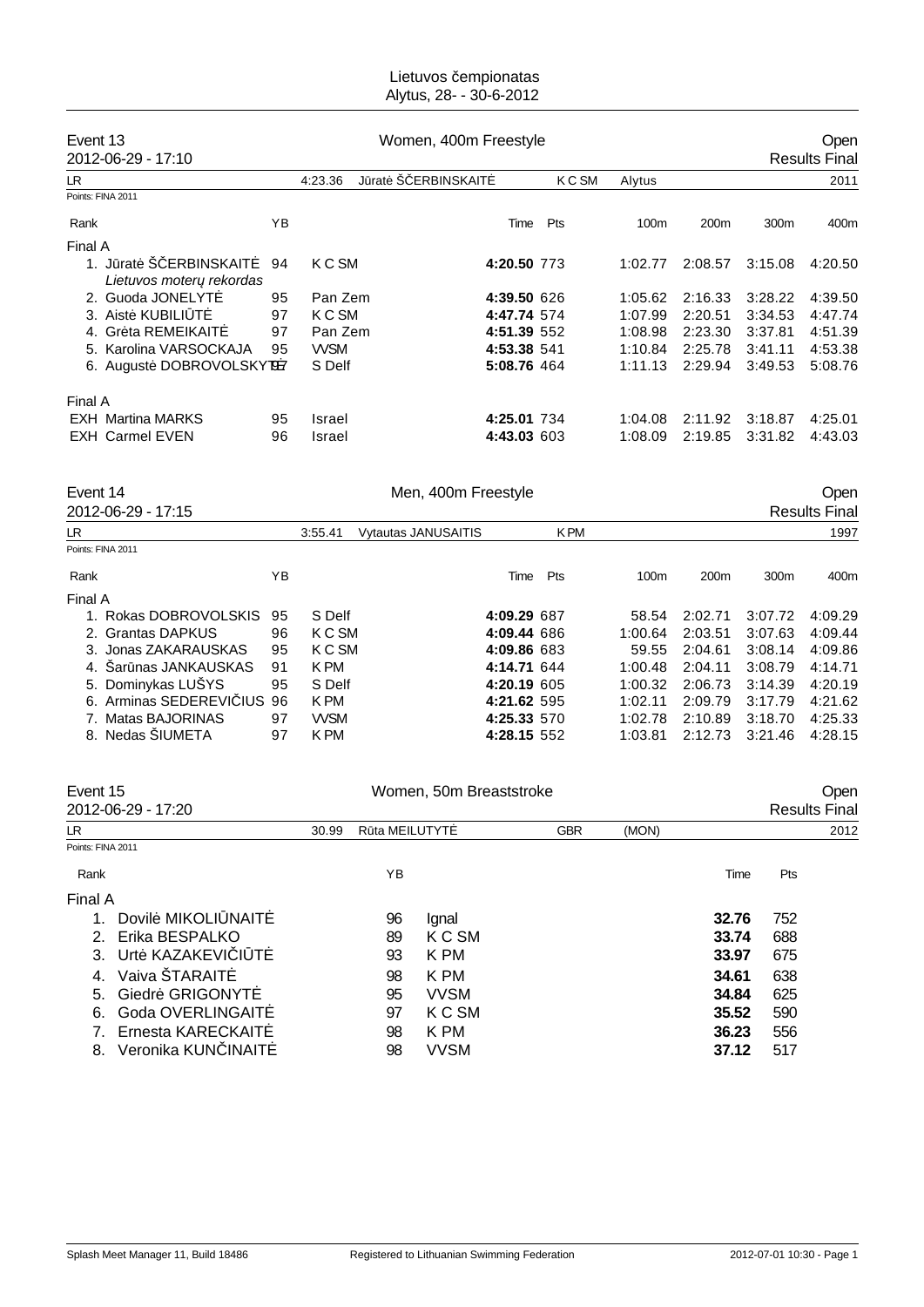#### Lietuvos empionatas Alytus, 28- - 30-6-2012

|                   | Event 16                  |       |                         | Men, 50m Breaststroke |        |                       | Oper |  |
|-------------------|---------------------------|-------|-------------------------|-----------------------|--------|-----------------------|------|--|
|                   | 2012-06-29 - 17:25        |       |                         |                       |        | <b>Results Finals</b> |      |  |
| LR                |                           | 27.57 | <b>Giedrius TITENIS</b> |                       | Anyksc |                       | 2009 |  |
| Points: FINA 2011 |                           |       |                         |                       |        |                       |      |  |
| Rank              |                           |       | ΥB                      |                       |        | Time                  | Pts  |  |
| Final A           |                           |       |                         |                       |        |                       |      |  |
| 1.                | <b>Giedrius TITENIS</b>   |       | 89                      | Anyksc                |        | 28.01                 | 863  |  |
| 2.                | Vaidotas BLAŽYS           |       | 92                      | K PM                  |        | 28.86                 | 789  |  |
| 3.                | Jevgenij GAMPER           |       | 94                      | <b>VVSM</b>           |        | 29.51                 | 738  |  |
| 4.                | <b>Marius MIKALAUSKAS</b> |       | 94                      | <b>KCSM</b>           |        | 30.06                 | 698  |  |
| 5.                | Kirilas KISELIOVAS        |       | 94                      | <b>VVSM</b>           |        | 30.94                 | 640  |  |
| 6.                | Arnas SEDLEVI IUS         |       | 92                      | <b>VVSM</b>           |        | 31.18                 | 625  |  |
| 7.                | Paulius GRIGALI NAS       |       | 97                      | <b>VVSM</b>           |        | 31.23                 | 622  |  |
| 8.                | Mantas BUDRYS             |       | 97                      | K PM                  |        | 32.32                 | 561  |  |
| Final B           |                           |       |                         |                       |        |                       |      |  |
| 9.                | Rokas MARCINKEVI IUS      |       | 95                      | K PM                  |        | 32.24                 | 566  |  |
| 10.               | Edvinas MAŽINTAS          |       | 97                      | S Delf                |        | 32.46                 | 554  |  |
| 11.               | Matas STENIUKYNAS         |       | 95                      | AI SRC                |        | 32.54                 | 550  |  |
| 12.               | Tomas BURBO               |       | 94                      | <b>VVSM</b>           |        | 32.75                 | 540  |  |
| 13.               | Karolis BLAŽYS            |       | 94                      | K PM                  |        | 32.76                 | 539  |  |
|                   | Kasparas JASINSKAS        |       | 96                      | K PM                  |        | 32.76                 | 539  |  |
| 15.               | Paulius POVILIONIS        |       | 96                      | S Delf                |        | 32.81                 | 537  |  |
| 16.               | <b>Vilius SR BALIUS</b>   |       | 93                      | Klp G                 |        | 33.73                 | 494  |  |

| Event 17                                       |         | Women, 100m Backstroke     |            |     | Open                 |                       |  |
|------------------------------------------------|---------|----------------------------|------------|-----|----------------------|-----------------------|--|
| 2012-06-29 - 17:35                             |         |                            |            |     | <b>Results Final</b> |                       |  |
| LR.                                            | 1:02.72 | Rugil MILEIŠYT             | AL SRC     |     |                      | 2009                  |  |
| Points: FINA 2011                              |         |                            |            |     |                      |                       |  |
| Rank                                           | YB      |                            | Time       | Pts | 50 <sub>m</sub>      | 100m                  |  |
| Final A                                        |         |                            |            |     |                      |                       |  |
| Ugn MAŽUTAITYT<br>1.                           | 97      | K PM                       | 1:05.60    | 695 | 32.23                | 1:05.60               |  |
| Asta DREVINSKAIT<br>2.                         | 95      | K PM                       | 1:07.94    | 626 | 32.93                | 1:07.94               |  |
| Joana ULYT<br>3.                               | 95      | Pan Zem                    | 1:08.39    | 613 | 33.86                | 1:08.39               |  |
| Laura DOBROVOLSKAIT<br>4.                      | 92      | K PM                       | 1:10.77    | 553 | 34.21                | 1:10.77               |  |
| Martyna KARMAZINAIT<br>5.                      | 97      | K PM                       | 1:10.94    | 549 | 34.60                | 1:10.94               |  |
| Aneta ASTRAUSKAIT<br>6.                        | 98      | S Delf                     | 1:11.63    | 534 | 34.93                | 1:11.63               |  |
| <b>GRIGALIONYT</b><br>7 <sub>1</sub><br>Beatri | 96      | Pan Zem                    | 1:11.87    | 528 | 35.37                | 1:11.87               |  |
| Final A                                        |         |                            |            |     |                      |                       |  |
| <b>Tal KIDRON</b><br>EXH                       | 95      | Israel                     | 1:07.02    | 652 | 32.33                | 1:07.02               |  |
| Event 18                                       |         | Men, 100m Backstroke       |            |     |                      | Open                  |  |
| 2012-06-29 - 17:40                             |         |                            |            |     |                      | <b>Results Finals</b> |  |
| LR.                                            | 54.17   | <b>Vytautas JANUSAITIS</b> | <b>KPM</b> |     |                      | 2010                  |  |
| Points: FINA 2011                              |         |                            |            |     |                      |                       |  |
| Rank                                           | ΥB      |                            | Time       | Pts | 50 <sub>m</sub>      | 100m                  |  |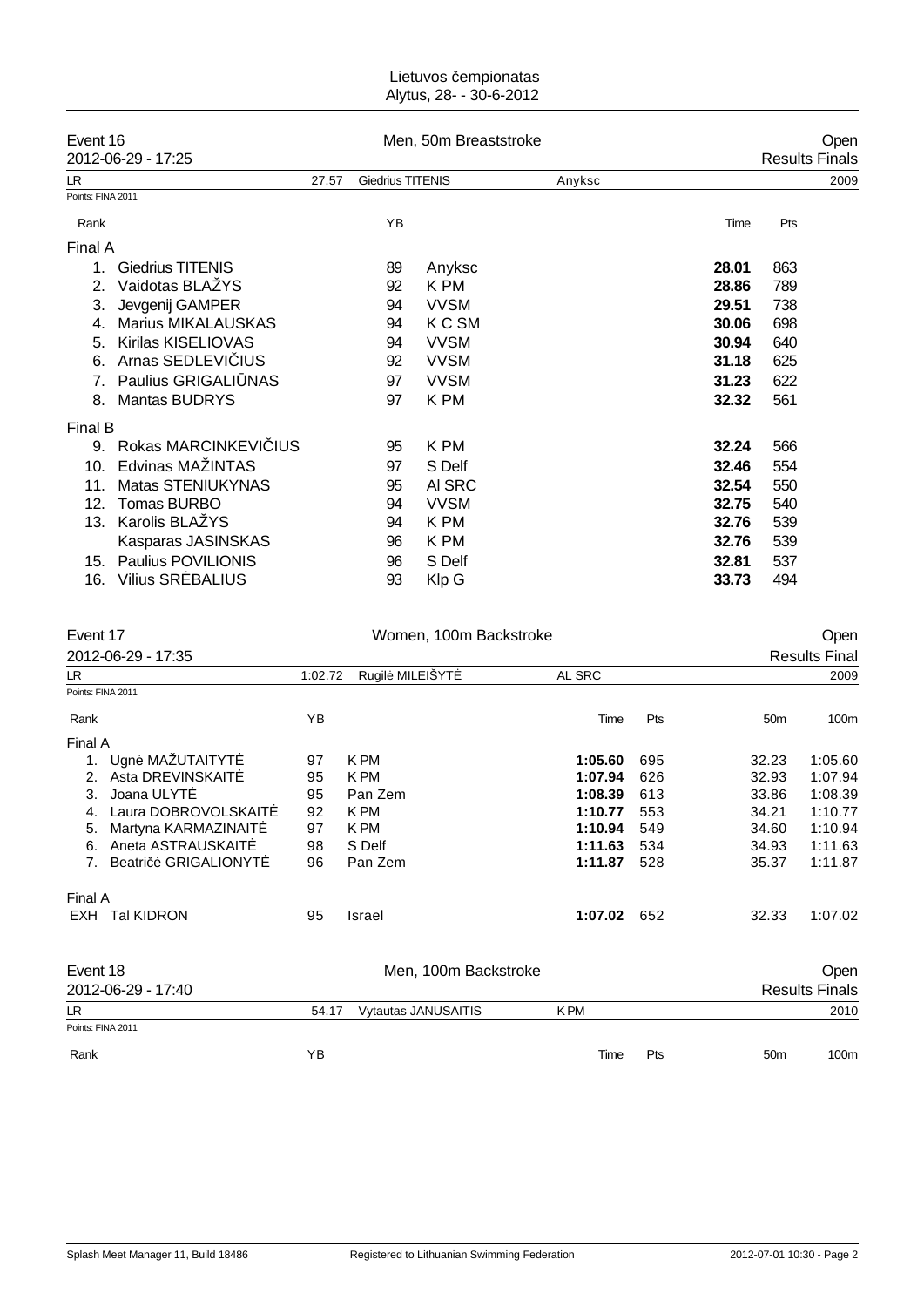# Event 18, Men, 100m Backstroke, Final

| п<br>. . |  |
|----------|--|
| ×        |  |

|         | Vytautas JANUŠAITIS       | 81 | K PM       | 57.25   | 746 | 27.63 | 57.25   |
|---------|---------------------------|----|------------|---------|-----|-------|---------|
| 2.      | <b>Gytis STANKEVI IUS</b> | 94 | K PM       | 57.92   | 721 | 28.43 | 57.92   |
| 3.      | <b>Justinas BILIS</b>     | 92 | Pan Zem    | 58.55   | 698 | 28.41 | 58.55   |
| 4.      | Augustinas JAKUBAUSKAS    | 94 | <b>WSM</b> | 59.61   | 661 | 28.84 | 59.61   |
| 5.      | Ram nas PAKNYS            | 91 | <b>WSM</b> | 1:00.33 | 638 | 29.39 | 1:00.33 |
| 6.      | Juozas MACKONIS           | 97 | K PM       | 1:01.43 | 604 | 29.64 | 1:01.43 |
|         | Nikodemas KILMONAS        | 94 | K PM       | 1:01.53 | 601 | 30.22 | 1:01.53 |
|         | 8. Tomas PACERZINSKAS     | 97 | S Delf     | 1:02.45 | 575 | 29.81 | 1:02.45 |
| Final B |                           |    |            |         |     |       |         |
| 9.      | Lukas RUTKAUSKAS          | 96 | K C SM     | 1:03.93 | 536 | 30.60 | 1:03.93 |
| 10.     | Matas INK NAS             | 95 | K PM       | 1:04.83 | 514 | 31.82 | 1:04.83 |
| 11.     | Justas LEONAVI IUS        | 94 | <b>WSM</b> | 1:05.06 | 508 | 32.41 | 1:05.06 |
| 12.     | Dalius SIAU   NAS         | 96 | Anyksc     | 1:08.08 | 444 | 32.46 | 1:08.08 |
| 13.     | Erikas VALICHOVAS         | 95 | <b>WSM</b> | 1:08.15 | 442 | 32.58 | 1:08.15 |
| 14.     | Haroldas IJUNSKAS         | 95 | Klp G      | 1:08.17 | 442 | 33.20 | 1:08.17 |
| 15.     | Lukas KRIAU   NAS         | 94 | K PM       | 1:09.16 | 423 | 33.23 | 1:09.16 |
| 16.     | Rokas MOCKEVI IUS         | 97 | AI SRC     | 1:09.60 | 415 | 33.21 | 1:09.60 |
|         |                           |    |            |         |     |       |         |

| Event 19 | 2012-06-29 - 17:45         |             | Women, 200m Fly |                      |      |                |                 |         |         | Open<br><b>Results</b> |
|----------|----------------------------|-------------|-----------------|----------------------|------|----------------|-----------------|---------|---------|------------------------|
| LR       |                            |             | 2:19.65         | Aiste DOBROVOLSKAITE |      | <b>KPM</b>     |                 |         |         | 2010                   |
|          | Laiko normatyvas : 2:54.90 |             |                 |                      |      |                |                 |         |         |                        |
|          | Points: FINA 2011          |             |                 |                      |      |                |                 |         |         |                        |
| Rank     |                            | ΥB          |                 |                      |      | Time Pts       | 50 <sub>m</sub> | 100m    | 150m    | 200m                   |
|          | Alina TARAN                | 98          | S Delf          | 2:32.45 510          |      |                | 33.12           | 1:11.15 | 1:50.60 | 2:32.45                |
| 2.       | Migl JUŠKAIT               | 97          | <b>WSM</b>      | 2:35.01 485          |      |                | 34.49           | 1:13.62 | 1:53.40 | 2:35.01                |
|          | 3. Karina KU AIT           | 96          | Pan Zem         | 2:41.71 427          |      |                | 34.45           | 1:16.00 | 1:58.71 | 2:41.71                |
|          | 4. Bena SARAPAIT           | 99          | K PM            | 2:46.67 390          |      |                | 34.87           | 1:16.06 | 2:00.74 | 2:46.67                |
|          | 5. Justina DILKAIT         | 97          | <b>WSM</b>      |                      |      | 2:54.84 338    | 37.33           | 1:22.50 | 2:08.41 | 2:54.84                |
|          | <b>EXH Alisa TSYPIN</b>    | 93          | Israel          | 2:18.48 680          |      |                | 30.43           | 1:05.58 | 1:41.64 | 2:18.48                |
| Event 20 |                            |             |                 | Men, 200m Fly        |      |                |                 |         |         | Open                   |
|          | 2012-06-29 - 17:50         |             |                 |                      |      |                |                 |         |         | <b>Results Final</b>   |
| LR       |                            |             | 2:01.98         | Paulius ANDRIJAUSKAS |      | P <sub>Z</sub> |                 |         |         | 2007                   |
|          | Points: FINA 2011          |             |                 |                      |      |                |                 |         |         |                        |
| Rank     |                            | YB          |                 |                      | Time | Pts            | 50 <sub>m</sub> | 100m    | 150m    | 200m                   |
| Final A  |                            |             |                 |                      |      |                |                 |         |         |                        |
|          | 1. Edgaras ŠTURA           | 88          | <b>VVSM</b>     | 2:04.87 712          |      |                | 27.68           | 59.56   | 1:31.75 | 2:04.87                |
|          | 2. Deividas MARGEVI IUS    | 95          | K C SM          | 2:08.20 658          |      |                | 27.34           | 1:00.23 | 1:33.33 | 2:08.20                |
|          | 3. Povilas STRAZDAS        | 96          | <b>VVSM</b>     | 2:08.76 649          |      |                | 27.57           | 59.96   | 1:33.41 | 2:08.76                |
|          | 4. Pijus MACKEVI IUS       | 96          | K PM            | 2:13.80 578          |      |                | 29.07           | 1:02.52 | 1:37.27 | 2:13.80                |
|          | 5. Artiom Š EMELIOV        | 92          | <b>WSM</b>      | 2:14.29 572          |      |                | 28.95           | 1:01.94 | 1:37.02 | 2:14.29                |
|          | 6. Art ras ŠTURA           | 92          | <b>VVSM</b>     | 2:17.54 532          |      |                | 28.79           | 1:03.18 | 1:39.68 | 2:17.54                |
|          | 7. Martynas KASPERAVI      | <b>IU94</b> | S Delf          | 2:25.48 450          |      |                | 31.01           | 1:07.20 | 1:45.10 | 2:25.48                |
|          | 8. Justas PUZINOVAS        | 95          | K PM            |                      |      | 2:30.13 409    | 31.19           | 1:08.41 | 1:48.75 | 2:30.13                |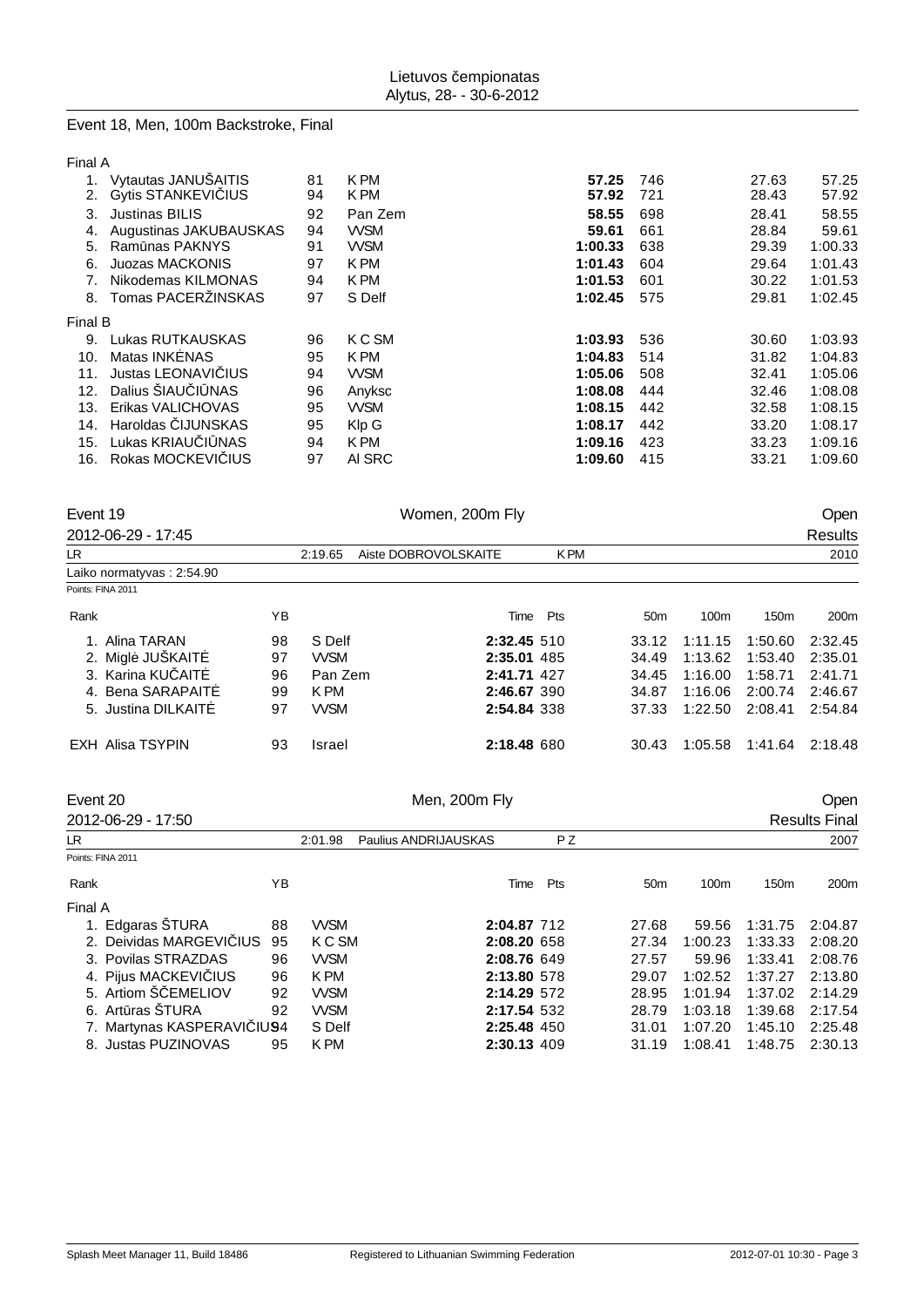### Lietuvos empionatas Alytus, 28- - 30-6-2012

| Event 21<br>2012-06-29 - 18:00                                 |                                                                                                                                             |       | Open<br><b>Results Finals</b>          |                                                                          |            |                                                             |                                               |
|----------------------------------------------------------------|---------------------------------------------------------------------------------------------------------------------------------------------|-------|----------------------------------------|--------------------------------------------------------------------------|------------|-------------------------------------------------------------|-----------------------------------------------|
| LR.                                                            |                                                                                                                                             | 25.67 | R ta MEILUTYT                          |                                                                          | <b>GBR</b> | Trabzon (TUR)                                               | 2011                                          |
| Points: FINA 2011                                              |                                                                                                                                             |       |                                        |                                                                          |            |                                                             |                                               |
| Rank                                                           |                                                                                                                                             |       | YB                                     |                                                                          |            | Time                                                        | Pts                                           |
| Final A                                                        |                                                                                                                                             |       |                                        |                                                                          |            |                                                             |                                               |
| 1<br>2.<br>3.<br>5.<br>6.                                      | Evelina BIELECKAIT<br>Giedr GRIGONYT<br>J rat Š ERBINSKAIT<br>Aist DOBROVOLSKAIT<br>Monika AP INIKOVAIT<br>Vaiva ŠTARAIT<br>Simona RAUDONYT |       | 90<br>95<br>94<br>91<br>93<br>98<br>95 | K PM<br><b>VVSM</b><br>K C SM<br>K PM<br>K PM<br>K PM<br>S Delf          |            | 26.86<br>27.13<br>27.17<br>27.51<br>27.70<br>27.80<br>28.00 | 689<br>669<br>666<br>641<br>628<br>621<br>608 |
| 8.                                                             | Ernesta KARECKAIT                                                                                                                           |       | 98                                     | K PM                                                                     |            | 28.41                                                       | 582                                           |
| <b>Final B</b><br>9.<br>10.<br>11.<br>12.<br>13.<br>14.<br>15. | leva BURNEIKYT<br>Roberta KUZAIT<br>Neringa ŠAL   T<br>Inga ŠUKYT<br>Gabija SOKOLOVAIT<br>Jon PAURYT<br>Karolina VARSOCKAJA                 |       | 98<br>96<br>94<br>92<br>97<br>95<br>95 | Pan Zem<br>Klp G<br>K PM<br>K PM<br>K C SM<br><b>VVSM</b><br><b>VVSM</b> |            | 28.20<br>28.53<br>28.65<br>29.12<br>29.24<br>29.67<br>29.72 | 595<br>575<br>568<br>541<br>534<br>511<br>509 |
| Final B                                                        | EXH Nastassia KARAKOUSKAYA                                                                                                                  |       | 96                                     | M Start                                                                  |            | 27.91                                                       | 614                                           |

| Event 22<br>2012-06-29 - 18:05 |                              |  |                                       | Men, 50m Freestyle | Open<br><b>Results Finals</b> |       |     |  |
|--------------------------------|------------------------------|--|---------------------------------------|--------------------|-------------------------------|-------|-----|--|
| LR.                            |                              |  | Raimondas MAZUOLIS<br>$\vee$<br>22.08 |                    |                               | 1994  |     |  |
| Points: FINA 2011              |                              |  |                                       |                    |                               |       |     |  |
| Rank                           |                              |  | YB                                    |                    |                               | Time  | Pts |  |
|                                |                              |  |                                       |                    |                               |       |     |  |
| Final A                        |                              |  |                                       |                    |                               |       |     |  |
|                                | Mindaugas SADAUSKAS          |  | 90                                    | Pan Zem            |                               | 23.15 | 736 |  |
| 2.                             | Simonas BILIS                |  | 93                                    | Pan Zem            |                               | 23.43 | 710 |  |
| 3.                             | <b>Justinas BILIS</b>        |  | 92                                    | Pan Zem            |                               | 23.84 | 674 |  |
|                                | Tadas DUŠKINAS               |  | 94                                    | K PM               |                               | 23.98 | 663 |  |
| 5.                             | <b>Giedrius ANDRIUNAITIS</b> |  | 91                                    | K PM               |                               | 24.14 | 649 |  |
| 6.                             | Jevgenij ROGOŽIN             |  | 96                                    | <b>VVSM</b>        |                               | 24.21 | 644 |  |
|                                | Lukas PAULAUSKAS             |  | 93                                    | K PM               |                               | 24.29 | 637 |  |
| 8.                             | Deividas GRIGALIONIS         |  | 94                                    | Pan Zem            |                               | 24.49 | 622 |  |
| Final B                        |                              |  |                                       |                    |                               |       |     |  |
| 9.                             | Dominykas SPUDVILAS          |  | 94                                    | Anyksc             |                               | 24.85 | 595 |  |
| 10.                            | Andrius P ALINAS             |  | 96                                    | K PM               |                               | 24.90 | 592 |  |
| 11.                            | Tadas L VERIS                |  | 94                                    | K PM               |                               | 24.92 | 590 |  |
| 12.                            | Justas LEONAVI IUS           |  | 94                                    | <b>VVSM</b>        |                               | 25.04 | 582 |  |
| 13.                            | <b>Justas PUZINOVAS</b>      |  | 95                                    | K PM               |                               | 25.58 | 546 |  |
| 14.                            | Airidas VASILIAUSKAS         |  | 93                                    | Klp G              |                               | 25.70 | 538 |  |
| 15.                            | <b>Juozas MACKONIS</b>       |  | 97                                    | K PM               |                               | 25.73 | 536 |  |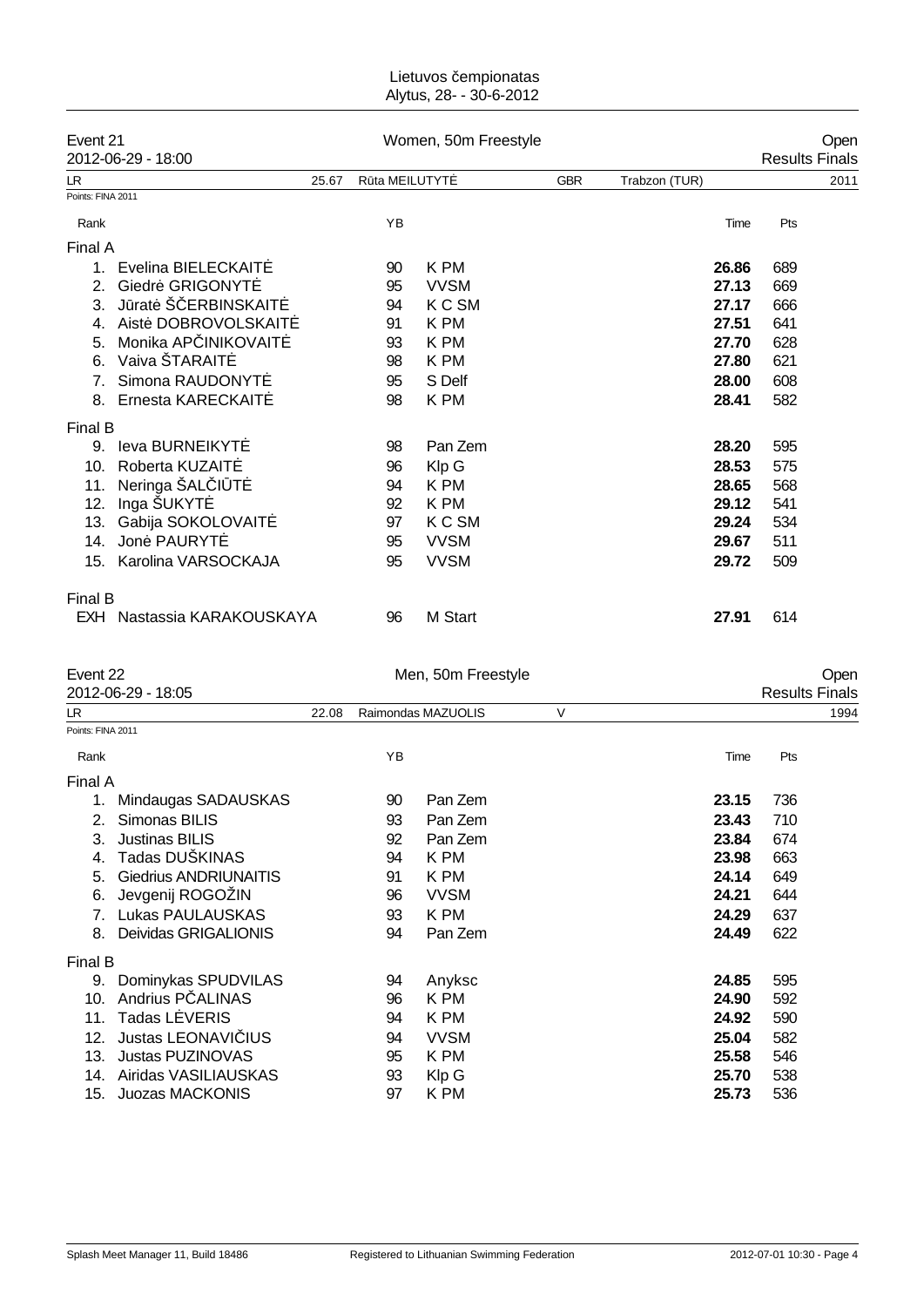# Event 22, Men, 50m Freestyle, Final

### Final B

| . |                          |            |  |
|---|--------------------------|------------|--|
|   | EXH Stanislau SUPRANENKA | 96 M Start |  |

EXH Stanislau SUPRANENKA 96 M Start **25.72** 537

| Event 23 |                        |    |                          | Open        |     |                  |                      |                  |         |
|----------|------------------------|----|--------------------------|-------------|-----|------------------|----------------------|------------------|---------|
|          | 2012-06-29 - 18:10     |    |                          |             |     |                  | <b>Results Final</b> |                  |         |
| LR.      |                        |    | R ta MEILUTYT<br>2:21.57 | <b>GBR</b>  |     | Manchester (GBR) |                      | 2011             |         |
|          | Points: FINA 2011      |    |                          |             |     |                  |                      |                  |         |
| Rank     |                        | ΥB |                          | Time        | Pts | 50 <sub>m</sub>  | 100m                 | 150 <sub>m</sub> | 200m    |
| Final A  |                        |    |                          |             |     |                  |                      |                  |         |
|          | 1. Vaiva GIMBUTYT      | 95 | K PM                     | 2:22.04 700 |     | 29.87            | 1:06.90              | 1:49.31          | 2:22.04 |
|          | 2. Erika BESPALKO      | 89 | K C SM                   | 2:30.05 594 |     | 32.99            | 1:13.26              | 1:55.03          | 2:30.05 |
|          | 3. Goda OVERLINGAIT    | 97 | K C SM                   | 2:32.29 568 |     | 32.79            | 1:13.32              | 1:55.44          | 2:32.29 |
|          | 4. Ingrida JURKUT      | 94 | S Delf                   | 2:32.62 564 |     | 31.87            | 1:12.20              | 1:56.37          | 2:32.62 |
|          | 5. Alina TARAN         | 98 | S Delf                   | 2:33.96 550 |     | 32.71            | 1:13.40              | 1:57.50          | 2:33.96 |
| Final A  |                        |    |                          |             |     |                  |                      |                  |         |
|          | EXH Noa Ruth FELDMAN   | 94 | Israel                   | 2:24.11 670 |     | 30.39            | 1:08.43              | 1:50.37          | 2:24.11 |
|          | EXH Yael Ahuva DANIELI | 97 | Israel                   | 2:30.59 587 |     | 33.09            | 1:11.65              | 1:55.99          | 2:30.59 |
|          | <b>EXH Carmel EVEN</b> | 96 | Israel                   | 2:36.77 521 |     | 32.10            | 1:12.28              | 2:00.00          | 2:36.77 |

| Event 24 |                            |    |            | Men, 200m Medley           |             | Open       |                      |         |                  |                  |
|----------|----------------------------|----|------------|----------------------------|-------------|------------|----------------------|---------|------------------|------------------|
|          | 2012-06-29 - 18:10         |    |            |                            |             |            | <b>Results Final</b> |         |                  |                  |
| LR.      |                            |    | 1:59.43    | <b>Vytautas JANUSAITIS</b> |             | <b>KPM</b> |                      |         |                  | 2011             |
|          | Points: FINA 2011          |    |            |                            |             |            |                      |         |                  |                  |
| Rank     |                            | ΥB |            |                            | Time        | Pts        | 50 <sub>m</sub>      | 100m    | 150 <sub>m</sub> | 200 <sub>m</sub> |
| Final A  |                            |    |            |                            |             |            |                      |         |                  |                  |
|          | Deividas MARGEVI IUS       | 95 | K C SM     |                            | 2:10.65 666 |            | 27.64                | 1:02.82 | 1:39.63          | 2:10.65          |
|          | 2. Paulius GRIGALI NAS     | 97 | <b>WSM</b> |                            | 2:14.99 603 |            | 28.86                | 1:07.05 | 1:44.07          | 2:14.99          |
|          | 3. Eimantas MILIUS         | 96 | <b>WSM</b> |                            | 2:19.19 550 |            | 30.02                | 1:04.21 | 1:46.14          | 2:19.19          |
|          | 4. Rokas MARCINKEVI IUS 95 |    | K PM       |                            | 2:19.73 544 |            | 29.78                | 1:06.47 | 1:47.78          | 2:19.73          |
|          | 5. Kirilas KISELIOVAS      | 94 | <b>WSM</b> |                            | 2:20.27 538 |            | 30.13                | 1:09.46 | 1:46.63          | 2:20.27          |
|          | 6. Kasparas JASINSKAS      | 96 | K PM       |                            | 2:21.67 522 |            | 29.85                | 1:06.87 | 1:48.15          | 2:21.67          |
|          | 7. Emilis LAUŽIKAS         | 92 | <b>WSM</b> |                            | 2:22.68 511 |            | 28.74                | 1:04.79 | 1:47.76          | 2:22.68          |
| 8.       | Matas INK NAS              | 95 | K PM       |                            | 2:26.07 476 |            | 29.01                | 1:07.60 | 1:50.42          | 2:26.07          |

| Event 25          | 2012-06-29 - 18:25                                           |                    | Oper<br>Results |                                   |                                                |                    |                           |                           |  |
|-------------------|--------------------------------------------------------------|--------------------|-----------------|-----------------------------------|------------------------------------------------|--------------------|---------------------------|---------------------------|--|
| Points: FINA 2011 |                                                              |                    |                 |                                   |                                                |                    |                           |                           |  |
| Rank              |                                                              |                    |                 |                                   |                                                |                    | Time                      | Pts                       |  |
| $1_{-}$           | K PM 1<br>Evelina BIELECKAIT<br>Vaiva ŠTARAIT                | $+0.69$<br>$+0,71$ | 28.91<br>29.09  | K PM<br>1:00.72<br>1:01.38        | <b>DOBROVOLSKAIT</b><br>Aist<br>Vaiva GIMBUTYT | $+0,19$<br>$+0,56$ | 4:06.18<br>28.17<br>30.31 | 636<br>1:00.42<br>1:03.66 |  |
| 2 <sup>1</sup>    | K PM 2<br>Monika AP INIKOVAIT<br>Asta DREVINSKAIT            | $+0,77$<br>$+0,48$ | 29.58<br>30.50  | K PM<br>1:01.86<br>1:03.92        | Neringa SAL   T<br>Ernesta KARECKAIT           | $+0,51$<br>$+0,43$ | 4:10.61<br>29.40<br>29.89 | 602<br>1:02.39<br>1:02.44 |  |
| 3.                | \$ Delf 1<br>Simona RAUDONYT<br>Aneta ASTRAUSKAIT            | $+0,78$<br>$+0,64$ | 28.73<br>29.90  | S Delf<br>59.88<br>1:03.56        | Ingrida JURKUT<br>Alina TARAN                  | $+0.81$<br>$+0,90$ | 4:14.38<br>31.49<br>31.42 | 576<br>1:05.11<br>1:05.83 |  |
| 4.                | VVSM <sub>1</sub><br>Giedr GRIGONYT<br>Jon PAURYT            | $+0,79$<br>$+0.59$ | 29.25<br>31.08  | <b>VVSM</b><br>1:00.98<br>1:05.97 | Karolina VARSOCKAJA<br>Justina DILKAIT         | $+0,53$<br>$+0.64$ | 4:18.26<br>31.47<br>30.93 | 550<br>1:06.26<br>1:05.05 |  |
| 5.                | VVSM <sub>2</sub><br>Eidvil JEZUKEVI I T<br>Gintar ŽIGIL J T | $+0,92$<br>$+0,62$ | 31.93<br>32.35  | <b>VVSM</b><br>1:06.54<br>1:09.10 | Migl JUŠKAIT<br>Greta SEGENYT                  | $+0,71$<br>$+0,53$ | 4:33.64<br>32.95<br>32.70 | 463<br>1.08.51<br>1:09.49 |  |